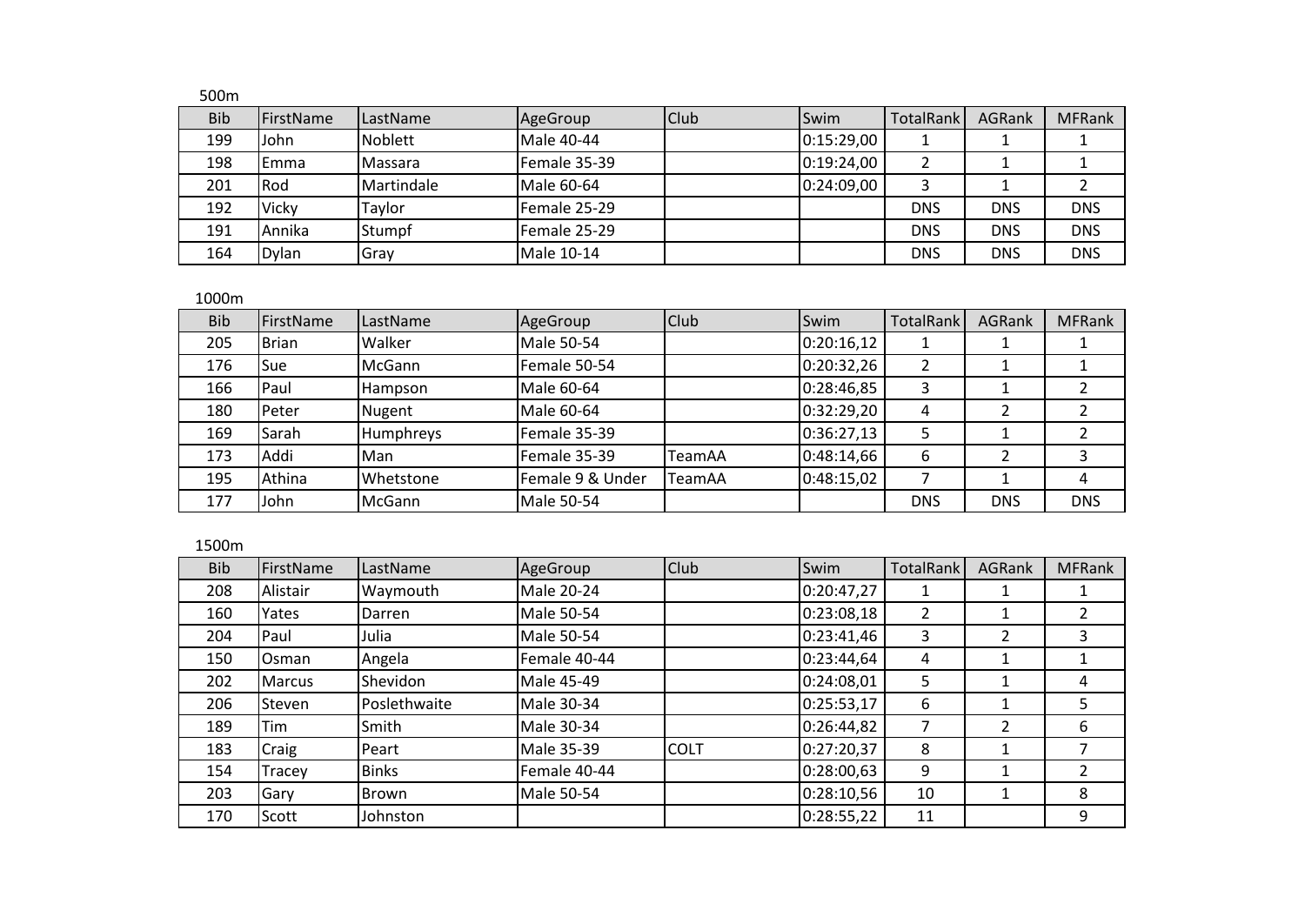| 175 | Richard   | Maudsley            | Male 30-34   |            | 0:29:16,79 | 12         | 1              | 10         |
|-----|-----------|---------------------|--------------|------------|------------|------------|----------------|------------|
| 151 | Yates     | Annaley             | Female 50-54 |            | 0:29:29,62 | 13         | 1              | 3          |
| 179 | Annabel   | <b>Nicholls</b>     | Female 30-34 |            | 0:29:57,30 | 14         | 1              | 4          |
| 167 | Rebecca   | Hind                | Female 30-34 |            | 0:30:13,46 | 15         | 2              | 5          |
| 207 | Lowis     | Cash                | Male 25-29   |            | 0:31:45,73 | 16         | 1              | 11         |
| 196 | Mick      | Williams            | Male 55-59   |            | 0:31:48,39 | 17         | 1              | 12         |
| 186 | Alison    | Rees                | Female 35-39 |            | 0:31:55,52 | 18         | 1              | 6          |
| 190 | Hayden    | Sole                | Male 10-14   |            | 0:32:45,35 | 19         | 1              | 13         |
| 188 | Sarah     | Skidmore            | Female 30-34 |            | 0:32:46,01 | 20         | $\mathbf{1}$   | 7          |
| 187 | Samantha  | Ruscoe              | Female 40-44 |            | 0:33:15,29 | 21         | 1              | 8          |
| 159 | Sara      | Danson              | Female 40-44 |            | 0:33:20,82 | 22         | 2              | 9          |
| 174 | Willacy   | Martyn              | Male 45-49   |            | 0:33:35,64 | 23         | 1              | 14         |
| 168 | Daniel    | Hosker              | Male 25-29   |            | 0:36:06,05 | 24         | $\mathbf{1}$   | 15         |
| 165 | Chris     | Green               | Male 65-69   |            | 0:40:29,88 | 25         | 1              | 16         |
| 163 | Greenwood | Graham              | Male 60-64   |            | 0:40:50,75 | 26         | 1              | 17         |
| 178 | Laura     | Miller              | Female 35-39 | Kendal Tri | 0:41:43,28 | 27         | $\mathbf{1}$   | 10         |
| 171 | Emma      | Key                 | Female 35-39 |            | 0:44:56,90 | 28         | $\overline{2}$ | 11         |
| 194 | Anan      | <b>Tiger Clarke</b> | Male 10-14   |            |            | <b>DNS</b> | <b>DNS</b>     | <b>DNS</b> |
| 162 | Susan     | Dowker-Thompson     | Female 45-49 |            |            | <b>DNS</b> | <b>DNS</b>     | <b>DNS</b> |
|     |           |                     |              |            |            |            |                |            |

## 3800m

| <b>Bib</b> | FirstName | LastName     | AgeGroup          | <b>Club</b> | Swim       | <b>TotalRank</b> | <b>AGRank</b> | <b>MFRank</b> |
|------------|-----------|--------------|-------------------|-------------|------------|------------------|---------------|---------------|
| 197        | Heather   | Wood         | Female 35-39      |             | 1:08:14,14 |                  |               |               |
| 200        | Dave      | Holligworth  | <b>Male 50-54</b> |             | 1:08:38,00 | 2                |               |               |
| 185        | lain      | Price        | <b>Male 25-29</b> |             | 1:09:58,56 | 3                |               | 2             |
| 172        | Andrew    | Larkin       | Male 45-49        |             | 1:10:05,44 | 4                |               | 3             |
| 184        | Matt      | Penrice      | Male 35-39        |             | 1:10:48,37 | 5.               |               | 4             |
| 182        | Caroline  | Pearce       | Female 35-39      |             | 1:23:59,10 | 6                |               | $\mathfrak z$ |
| 161        | Mark      | Dickson      | Male 40-44        |             | 1:24:26,28 |                  |               | 5             |
| 193        | Vicki     | Thompson     | Female 45-49      |             | 1:29:04,39 | 8                |               | 3             |
| 156        | Danny     | <b>Burns</b> | Male 40-44        |             | 1:34:05,01 | 9                | $\mathcal{P}$ | 6             |
| 158        | Geraldine | Crawford:    |                   |             |            | <b>DNS</b>       | <b>DNS</b>    | <b>DNS</b>    |
| 157        | Ben       | Crawford:    |                   |             |            | <b>DNS</b>       | <b>DNS</b>    | <b>DNS</b>    |